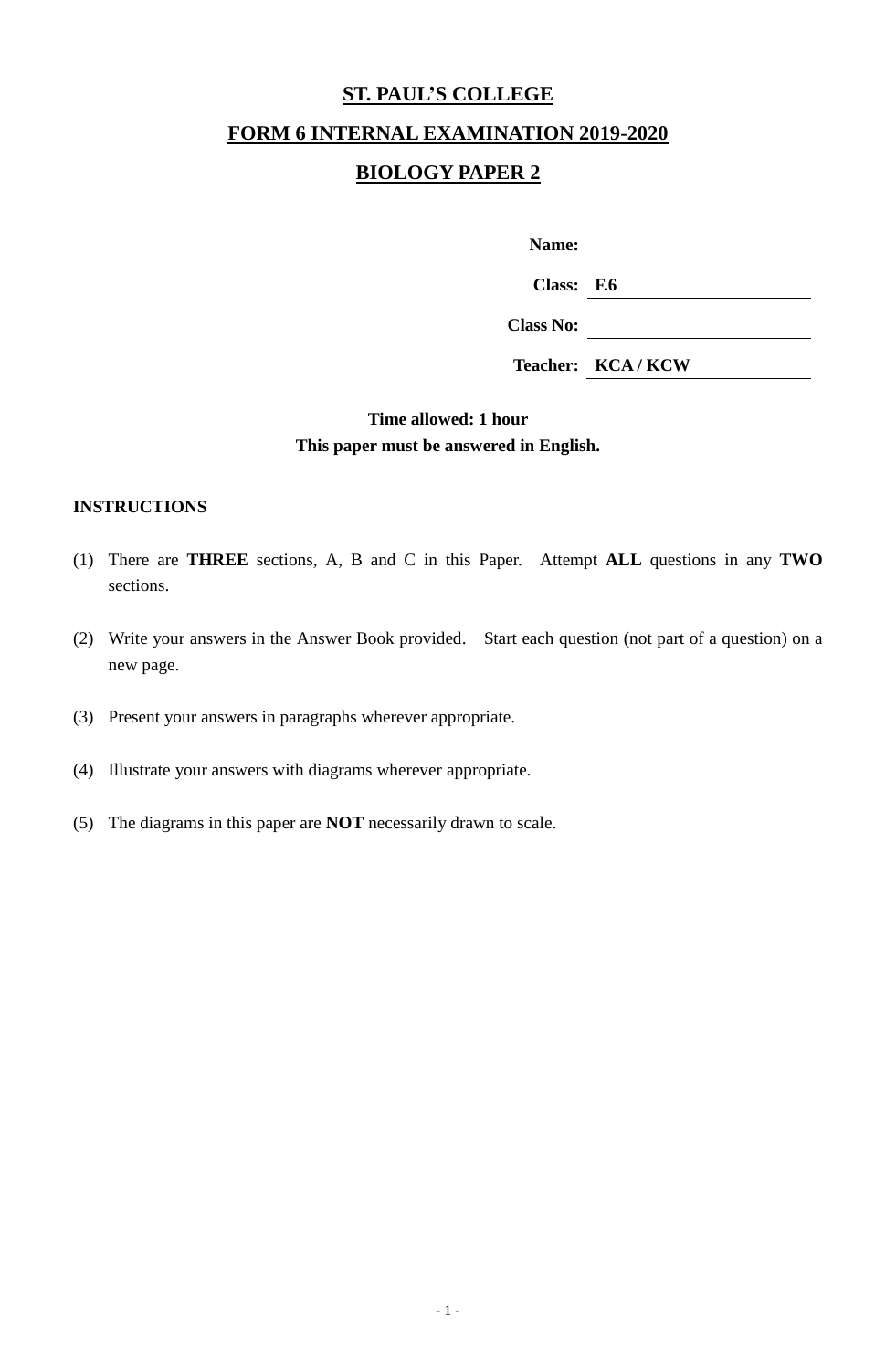#### **SECTION A Human Physiology: Regulation and Control**

Answer **ALL** parts of the question.

- 1. (a) Kidney function can be assessed by the glomerular filtration rate (GFR). The GFR is the volume of blood filtered by the kidneys per minute. We can measure the GFR by the rate of clearance of creatinine by the kidneys. Creatinine is a breakdown product of a substance found in muscle cells and is produced at a relatively constant rate. Normally it passes from the blood in the glomerulus into the Bowman's capsule and is entirely excreted by the kidneys.
	- (i) Explain why creatinine passes from the blood in the glomerulus into the Bowman's capsule.

(2 marks)

- (ii) If a healthy person with normal range of GFR drank a large amount of water the next morning, how would the volume of urine produced and the concentration of creatinine in the urine change? Explain your answers. (6 marks)
- (iii) Some athletes like to drink a protein-rich drink after doing exercise to help muscle repair. Explain why people may excrete a large amount of urea in their urine after drinking a protein-rich drink. (2 marks)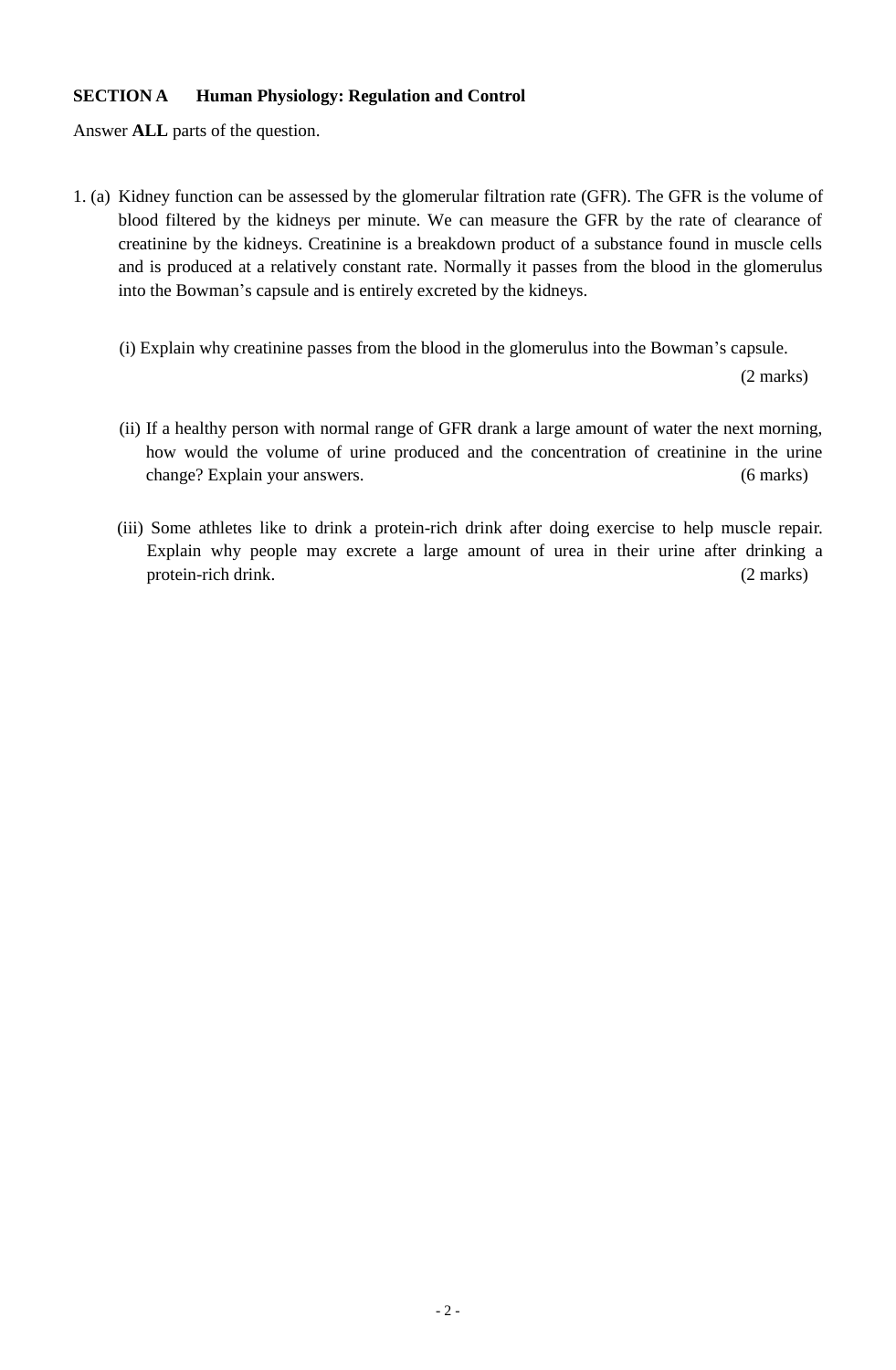| <b>Organ or tissue</b> | <b>Blood volume received</b> $(dm3hr-1)$ |                |  |
|------------------------|------------------------------------------|----------------|--|
|                        | At rest                                  | <b>Running</b> |  |
| <b>Brain</b>           | 0.7                                      | 0.75           |  |
| Heart                  | 0.2                                      |                |  |
| Kidney                 | 1.1                                      | 0.25           |  |
| Liver                  | 1.4                                      | 0.5            |  |
| Skin                   | 0.3                                      |                |  |
| Skeletal muscle        |                                          | 17             |  |
| Others                 | 0.3                                      | 1.5            |  |

1. (b) In an investigation, the volumes of blood received by different organs or tissues of a marathon runner per hour when he was at rest and running were studied. The table below shows the results.

- (i) The increase in the volume of blood received by the skeletal muscle was the greatest during running. Calculate the percentage increase in the volume of blood received by the skeletal muscle during running. (1 mark)
- (ii) Describe the change in the volume of blood received by the skin during running. Explain why.

(4 marks)

- (iii) Describe how the sympathetic nerve brings about the change in the cardiac output during running. (2 marks)
- (iv) After finishing the run, the breathing rate of the man remained high for a short while. State and explain the importance of this phenomenon to the body. (3 marks)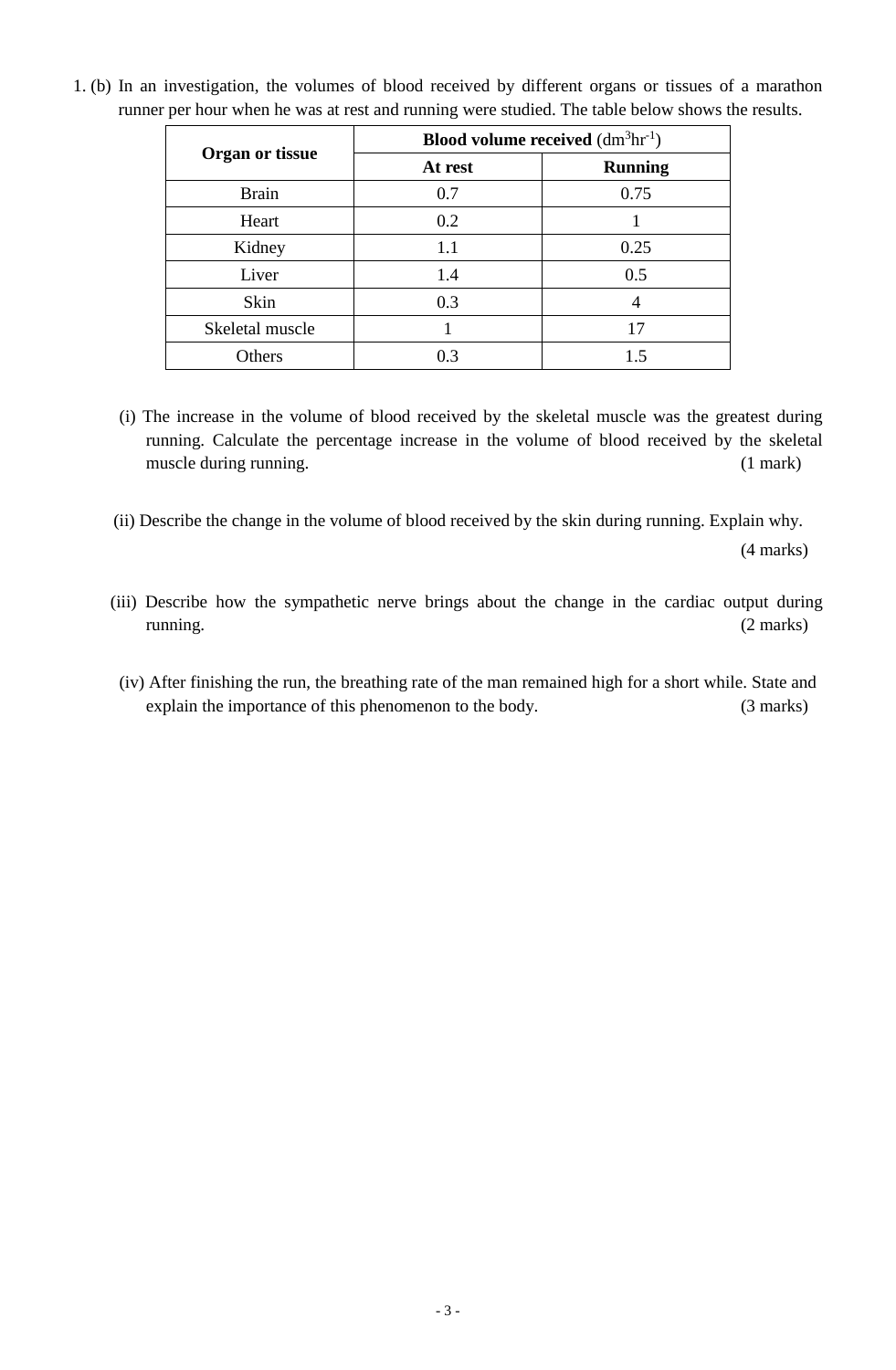#### **SECTION B Applied Ecology**

Answer **ALL** parts of the question.

# 2.

(a) The flowchart below outlines the main stages in a sewage treatment works:



- (i) Decomposition of substances occurs both in the aeration tank and the sludge digester. Give *two* differences in the biological processes involved. (2 marks)
- (ii) When the effluent is released into a river, it can have an environmental impact similar to the leaching of chemical fertilisers.
	- (1) Suggest why the release of the effluent can have this impact. (2 marks)
	- (2) Describe and explain the harmful effects of the direct release of the effluent on the river organisms. (4 marks)
- (iii) Suggest how the above sewage treatment works applies the concept of 'Recycle' in waste management. (2 marks)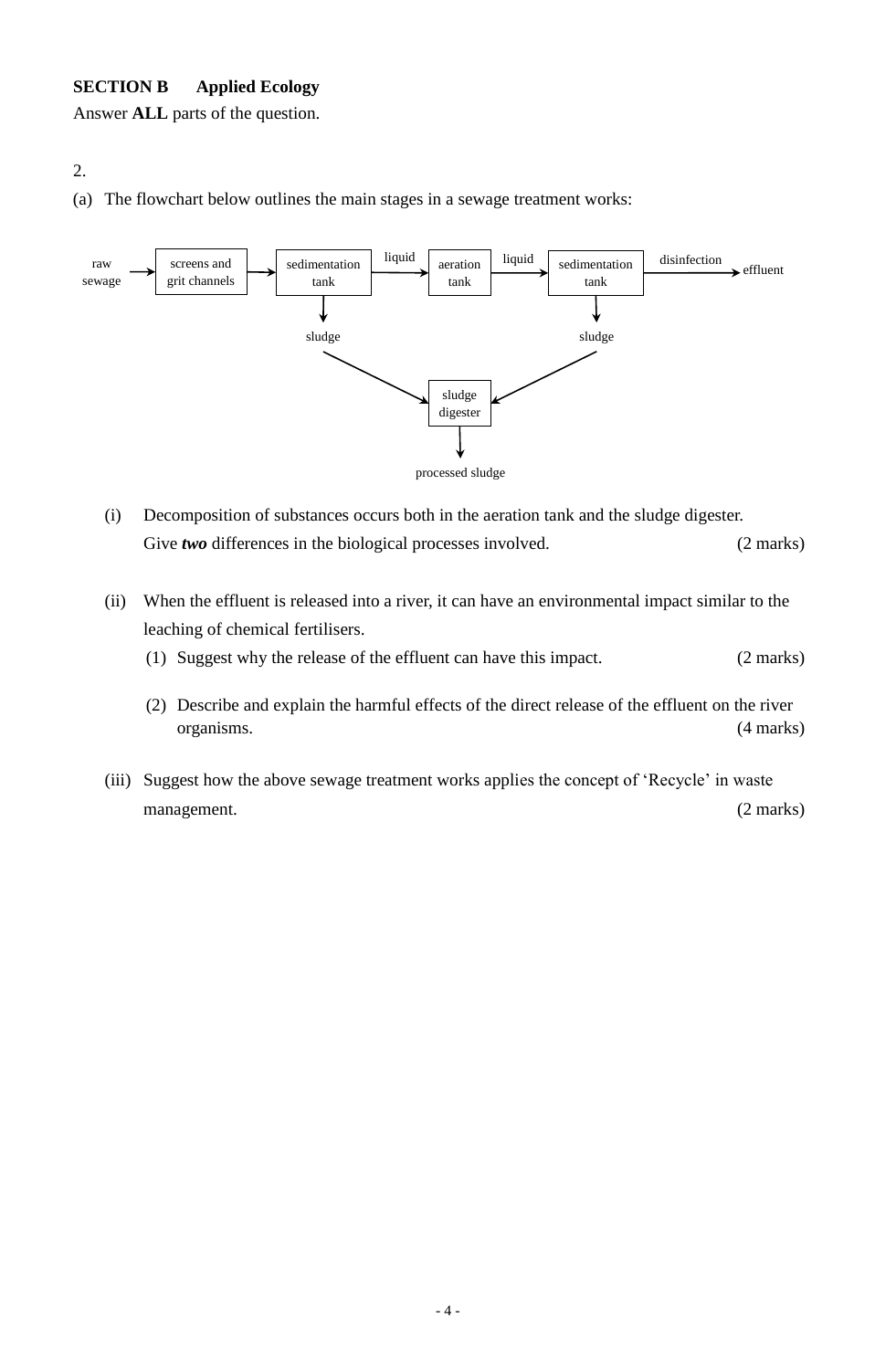- 2.
- (b) Marine Protected Areas (MPAs) are areas of the seas, oceans or large lakes where human activity is restricted for conservation. A study was carried out to investigate the effectiveness of MPA on the conservation of a species of seahorse, White's Seahorse (*Hippocampus whitei*). The study was undertaken at four sites in a selected Marine Park in Australia. Two of the sites (A and B) are located within the sanctuary zone where all forms of fishing have been banned since the 1980s. The other two sites (C and D) are located in a habitat protection zone, where local fishing is allowed but destructive fishing methods are banned. Figure 2A shows the number of individuals of White's Seahorse recorded in the four sites from 2006 to 2009.



(Data source: Harasti D, Martin-Smith K, Gladstone W (2014) Does a No-Take Marine Protected Area Benefit Seahorses? PLoS ONE 9(8): e105462. doi:10.1371/journal.pone.0105462)

- (i) How does the abundance of seahorse individuals in the sanctuary zones differ from that in the habitat protection zones from 2007 to 2009? (2 marks)
- (ii) Do you think the banning of fishing is effective in conserving seahorses in sites A and B? Support your answer with reference to the graph. (2 marks)
- (iii)It is found that the sanctuary zones can preserve a higher abundance of fish species. Deduce a reason that further supports your answer in part (ii). (2 marks)
- (iv) Suggest *two* reasons why millions of seahorses are traded globally every year. (2 marks)
- (v) What can the government do to conserve the habitat and life of seahorses? (2 marks)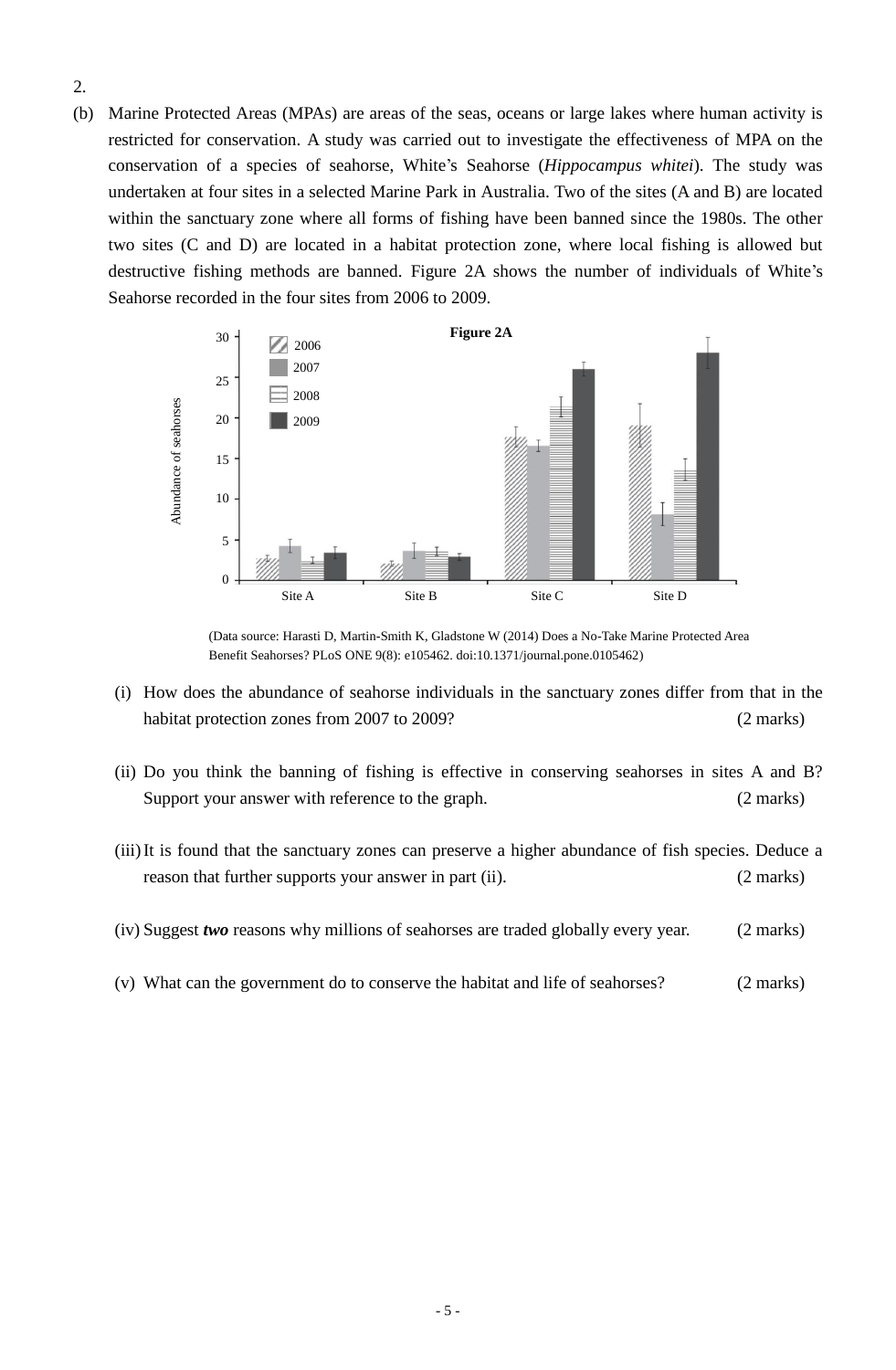#### **SECTION C Biotechnology**

Answer **ALL** parts of the question.

3.

(a) A certain type of haemophilia is caused by a recessive allele located on the X chromosome. Mr and Mrs Chan underwent a genetic test to estimate the chance of their child having haemophilia. During the test, the doctor obtained some cells from each person and extracted DNA from the cells. He then used polymerase chain reaction (PCR) to amplify the region containing the gene associated with haemophilia in each DNA sample. Two kinds of DNA molecules might be produced in large amounts, DNA molecule P contained the normal allele and DNA molecule Q contained the allele for haemophilia.



the allele for haemophilia

After PCR, the doctor treated the DNA samples with a restriction enzyme. The enzyme recognized the sequence AAGCTT and cut within the sequence.

(i) P and Q gave different products after they were treated with the restriction enzyme. State and explain how the products were different. (4 marks)

The fragments in each DNA sample were then separated using gel electrophoresis. The diagram below shows the patterns of bands on the gel slab after gel electrophoresis.



- (ii) With reference to her pattern of bands, deduce the phenotype of Mrs Chan. (3 marks)
- (iii) In this genetic test, the pattern of bands formed from the DNA sample of a male usually contains one or two bands. Explain why. (2 marks)
- (iv) What is the chance of Mr and Mrs Chan having a child with haemophilia? (1 mark)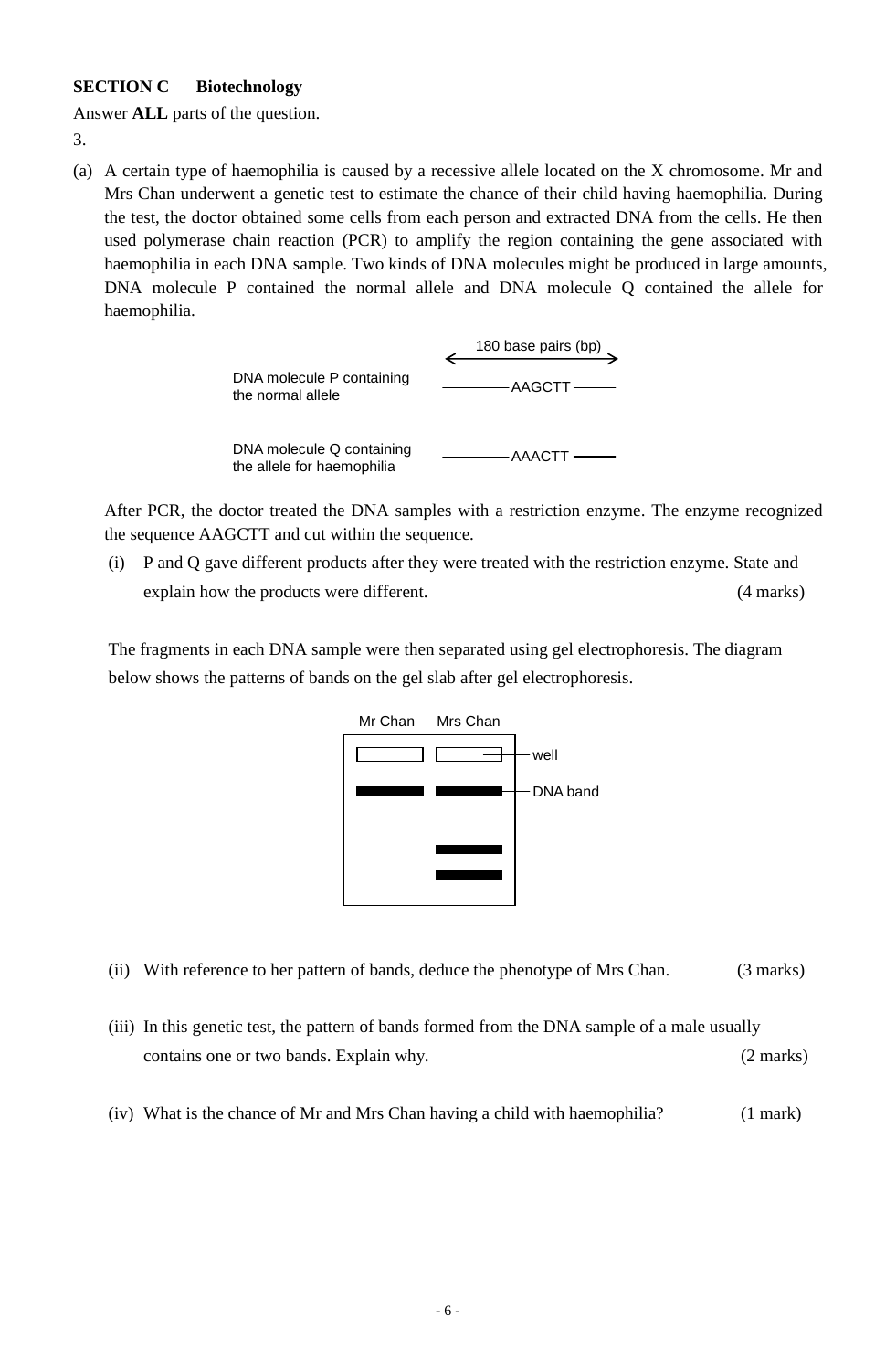- 3.
- (b) Metachromatic leukodystrophy (MLD) is an inherited disorder caused by a mutation in a gene called ARSA gene. Patients with MLD cannot produce an enzyme in their body. As a result, a toxic substance accumulates in their brain cells. The brain cells degenerate and the patients lose the ability to talk.

In a clinical trial, gene therapy is used to treat three babies with MLD from three different families. The flow chart below shows the process of the gene therapy.



After the gene therapy, the babies were able to talk at an age when their untreated elder brothers and sisters with MLD were unable to talk.

- (i) Explain why the ability of the treated babies to talk was compared with their untreated elder brothers and sisters. (2 marks)
- (ii) Can this gene therapy be used to treat MLD patients who have already lost their ability to talk? Explain your answer. (2 marks)
- (iii) Screening for MLD is recommended for babies who have a family history of MLD. Explain why it is important to screen these babies for MLD. (2 marks)